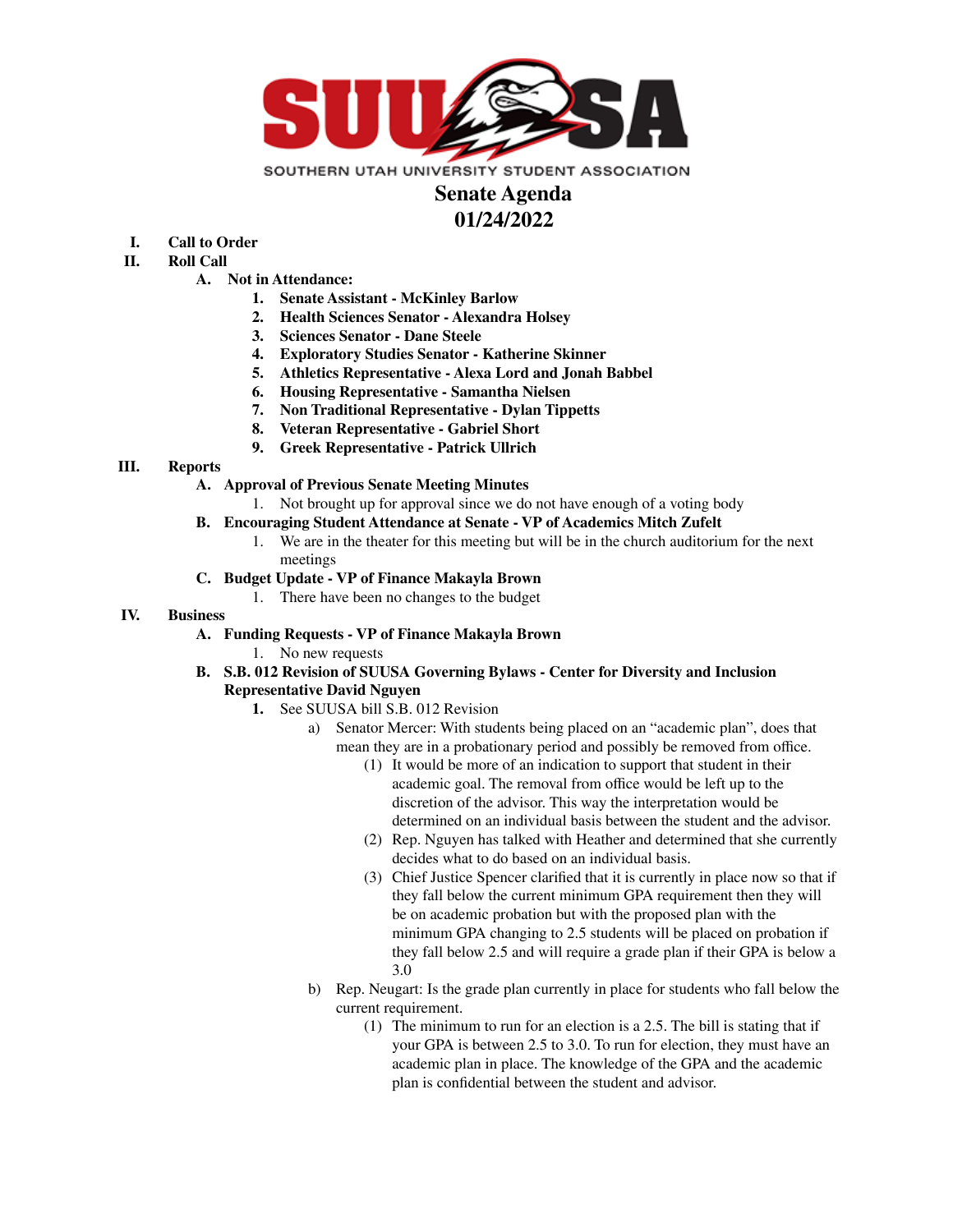

#### SOUTHERN UTAH UNIVERSITY STUDENT ASSOCIATION

- c) VP Washburn: In the last Whereas, technically would the VP of Programming and the VP of Marketing are not a part of the government branch?
	- (1) By sitting on the senate, the position is included in the government branch.
- d) SLEC Director Fitzpatrick: Would they need a 3.0 within a set timeline?
	- (1) Rep. Nguyen stated that it is all about striving for a better GPA but not within a set timeline. As long as there is clear sign that the student is working toward academic success there will not be any repercussions.
	- (2) SLEC Director Fitzpatrick: followed up with concerns about a loss of interest in running from students who have obtained that higher GPA
	- (3) Rep Nguyen says we are keeping these positions from students who are capable but just do not have a current perfect academic standing and does not believe it will impact the interest of students who have a higher standing. We cannot represent our student body if they are not eligible to be included in the government branch
- e) Senator Smith: He is in support of this bill because GPA is a very subjective number. He has been chatting with the dean of his college and the selection process of valedictorian. An A in a freshman English class is not weighed the same as B+ in a rigorous engineering class.
	- (1) Rep. Nguyen added that GPA only matters for that first job but performance within that position matters much more.
- f) Senator Aleman: She loves the bill for the most part. She likes the idea of being more inclusive and that there are other ways to measure intelligence, drive, ethics, etc than GPA. In the second to last paragraph, instead of saying GPA, change it to a "B average" or something equivalent in the academic plan. This would specify the increasing trajectory that the bill is attempting to outline. In the beginning, "...our black, indigenous, people of color students…" audio. The suggestion is to change it to: "those students who are underrepresented and socioeconomically disadvantaged".
	- (1) To answer the concern of the second to last paragraph about changing the language to a letter grade, it could be better to clarify the meaning of the increasing trajectory. He wants the bill to outline a need to strive to maintain the trend that will get that student to a 3.0. In terms of the section regarding BIPOCs, this language encompases a larger swath of groups that can be included in the discussion. The bill is not written to state that the bar is lowered for those students in those groups, but rather the bar is reset to include the students in those backgrounds. The intention of the bill is to increase the inclusivity of the student senate and the conversations had within the government branch.
- g) Point of Clarification from Spencer: No direct wording from this bill will go into the governing bylaws and the only thing that will be added is the point the bill is making
- h) VP Washburn: What is the logic behind changing the GPA requirement of senators and EC to the same number?
	- (1) The aim of the 2.5 GPA in the bill is to be a lower minimum for both to be as equitable and inclusive of those who would run for both types of positions. They wanted to create a more uniform GPA requirement.
	- (2) Point of Clarification from Sam: It is not three separate branches but we are trying to form one conglomerate body so this would be applied to more than the governing branch.